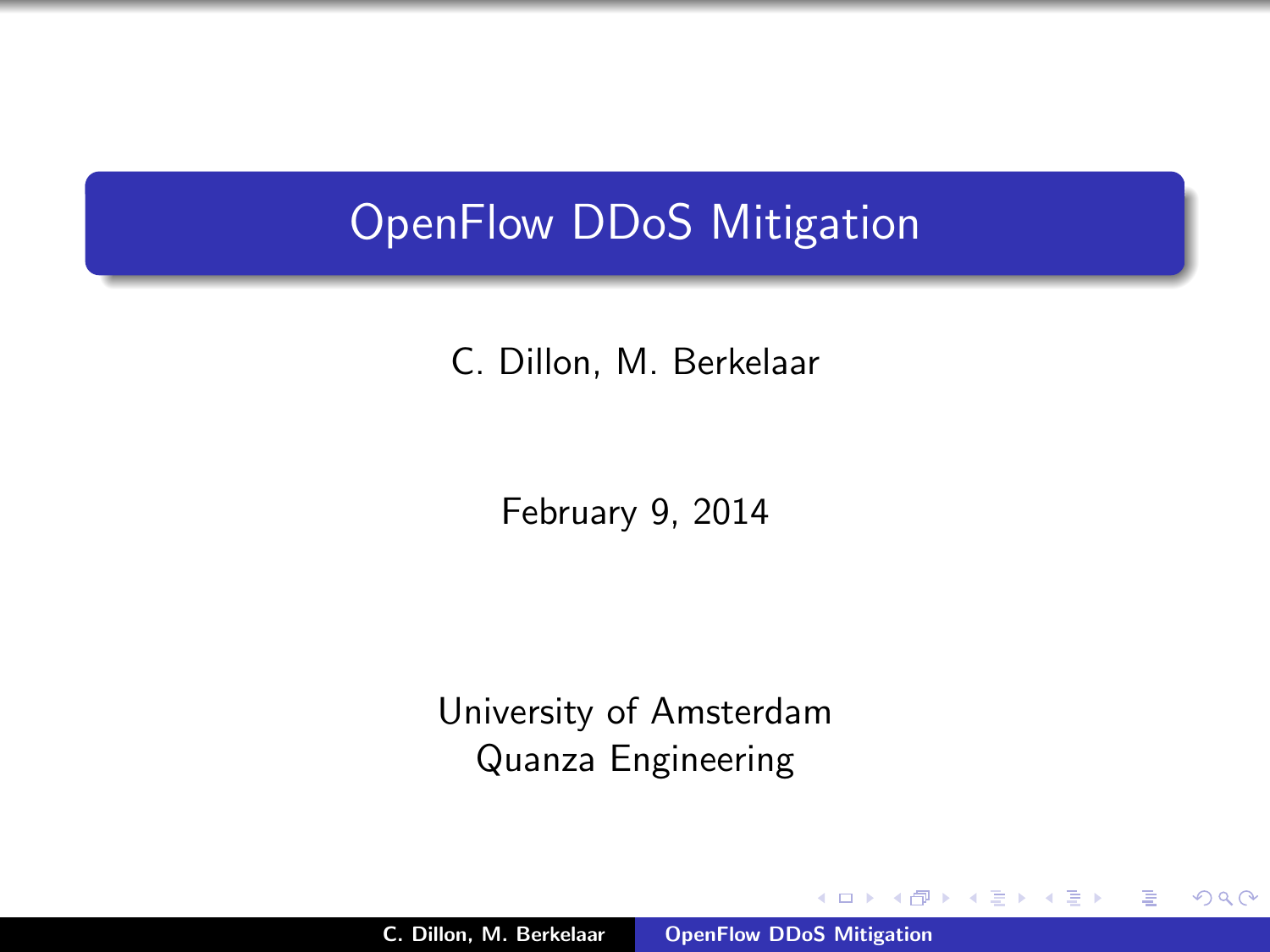- **Distributed Denial of Service attacks**
- Types of attacks
	- Application layer attacks (low volume)
	- Network layer attacks (high volume)
- Popular mitigation methods
	- BGP Remotely Triggered Black Hole (RTBH)
	- In-line filtering appliances
	- Scrubbing center
- OpenFlow DDoS mitigation
	- While keeping the target online

つくい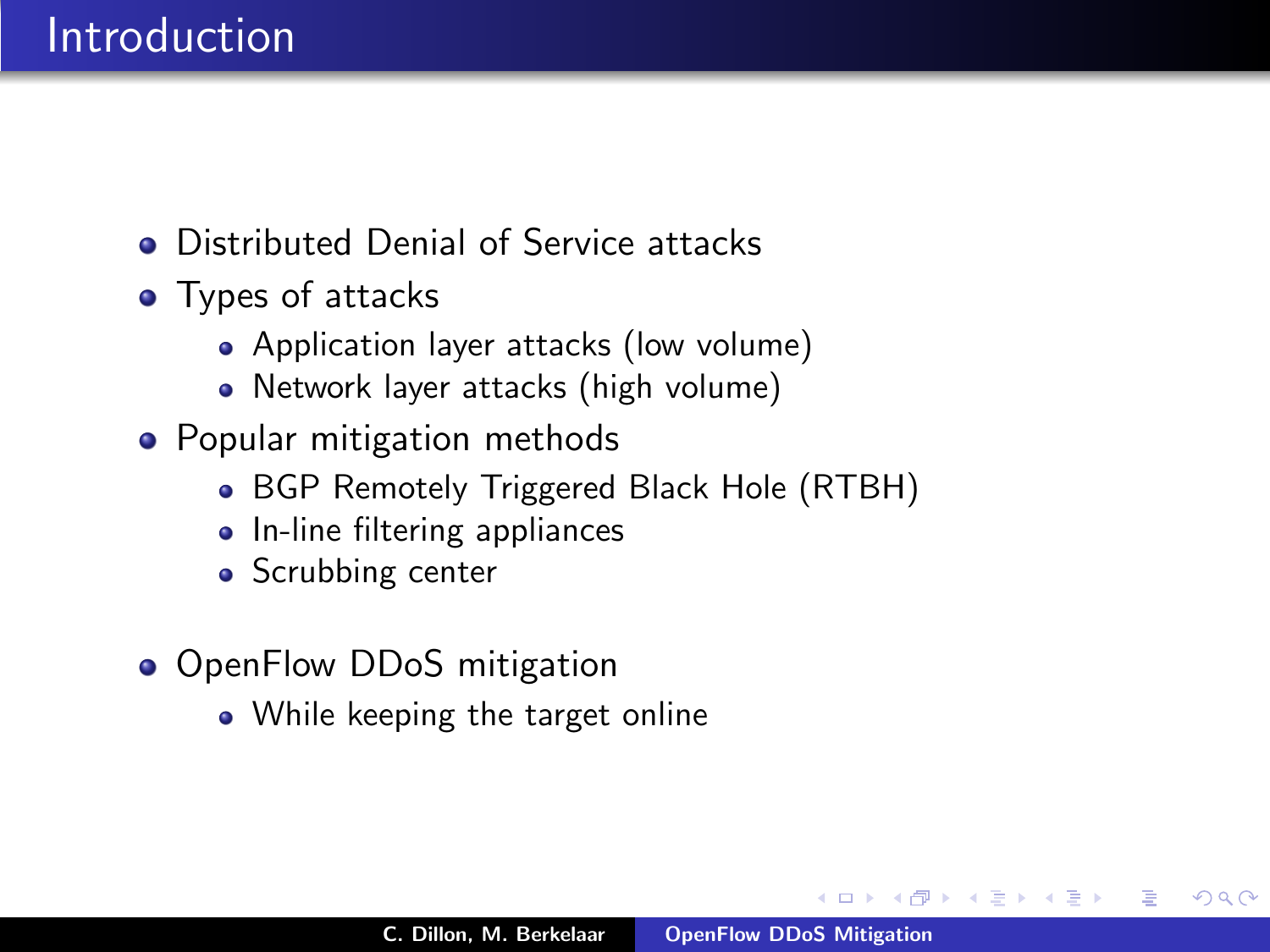How can Openflow be used in DDoS mitigation?

- How can flow statistics be analyzed to detect DDoS attacks?
- Can packet symmetry in sample traffic be analyzed to detect malicious traffic sources?
- Can malicious traffic sources be detected by temporarily dropping outgoing traffic?
- <span id="page-2-0"></span>Can OpenFlow be used to efficiently block malicious sources while allowing legitimate traffic?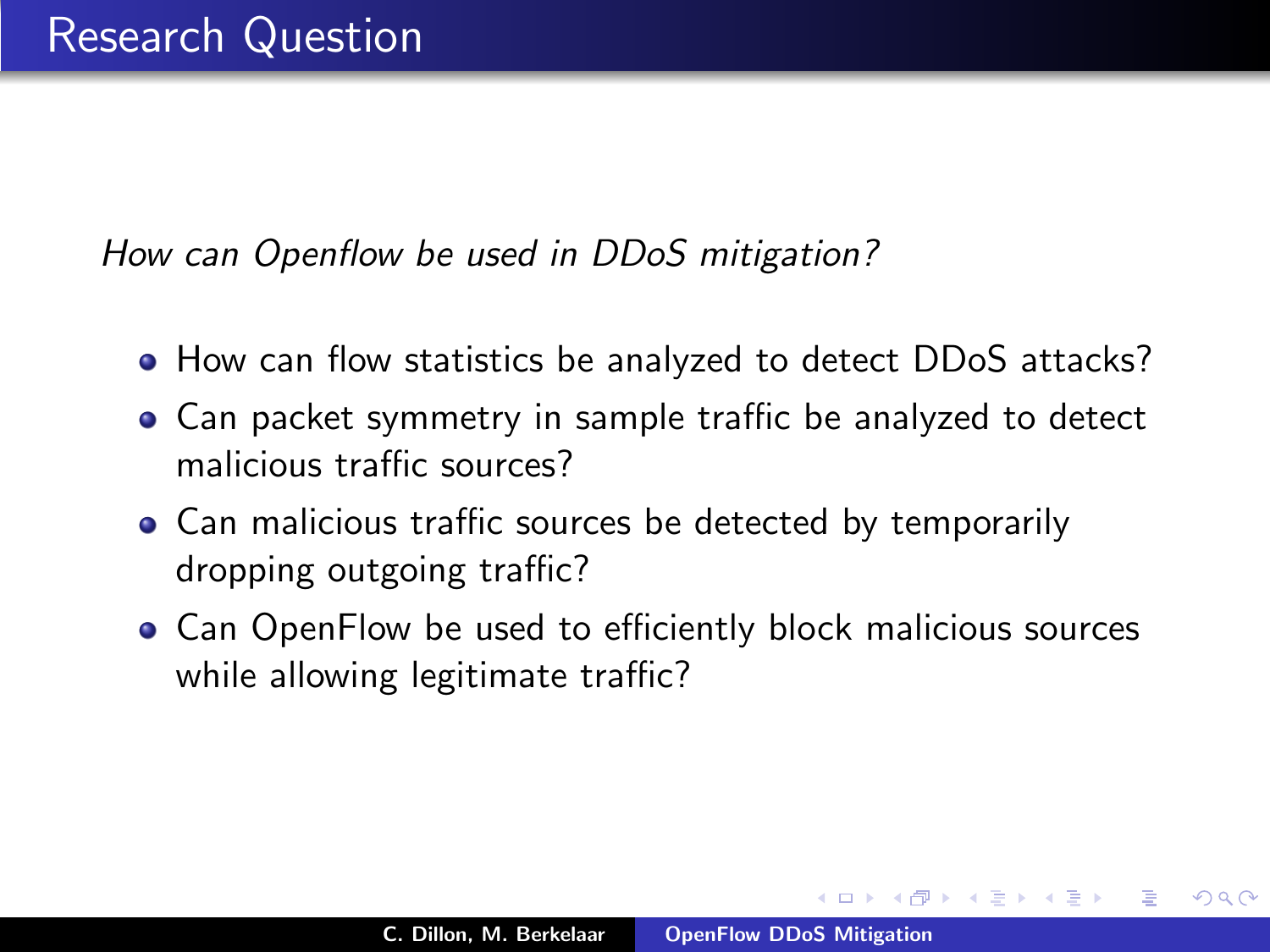# **OpenFlow**

- **•** Separation between control- and data plane
- Controller creates and pushes flows to data plane
- **o** TCAM table



<span id="page-3-0"></span> $^0$ http://yuba.stanford.edu/cs244wiki/index.php/Qverview  $2Q$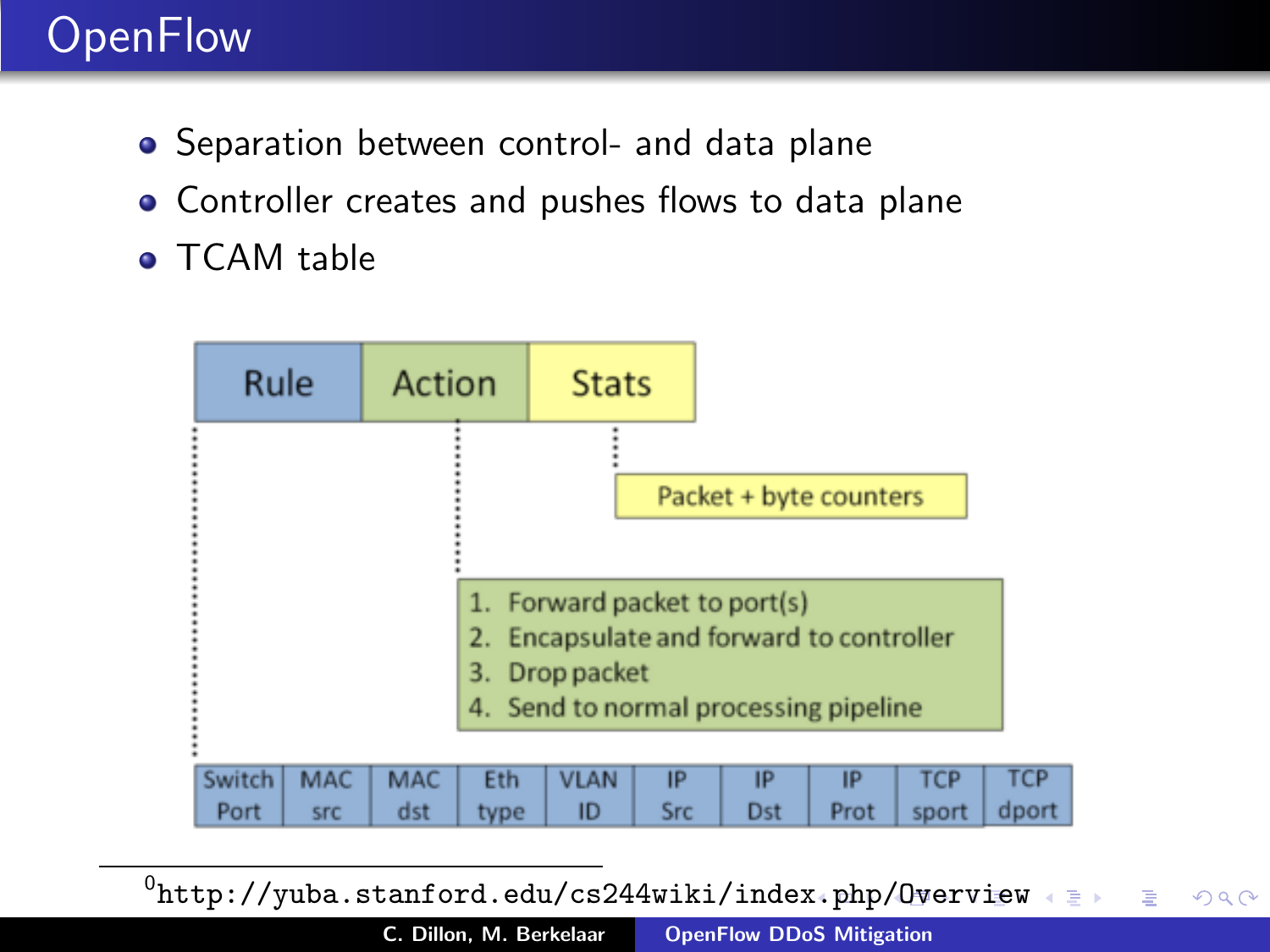- **•** Per flow:
	- **•** Duration
	- Byte counters
	- Packet counters
- Polled by controller
- **Network load overview**

 $\leftarrow$   $\Box$ 

A

佳

<span id="page-4-0"></span>扂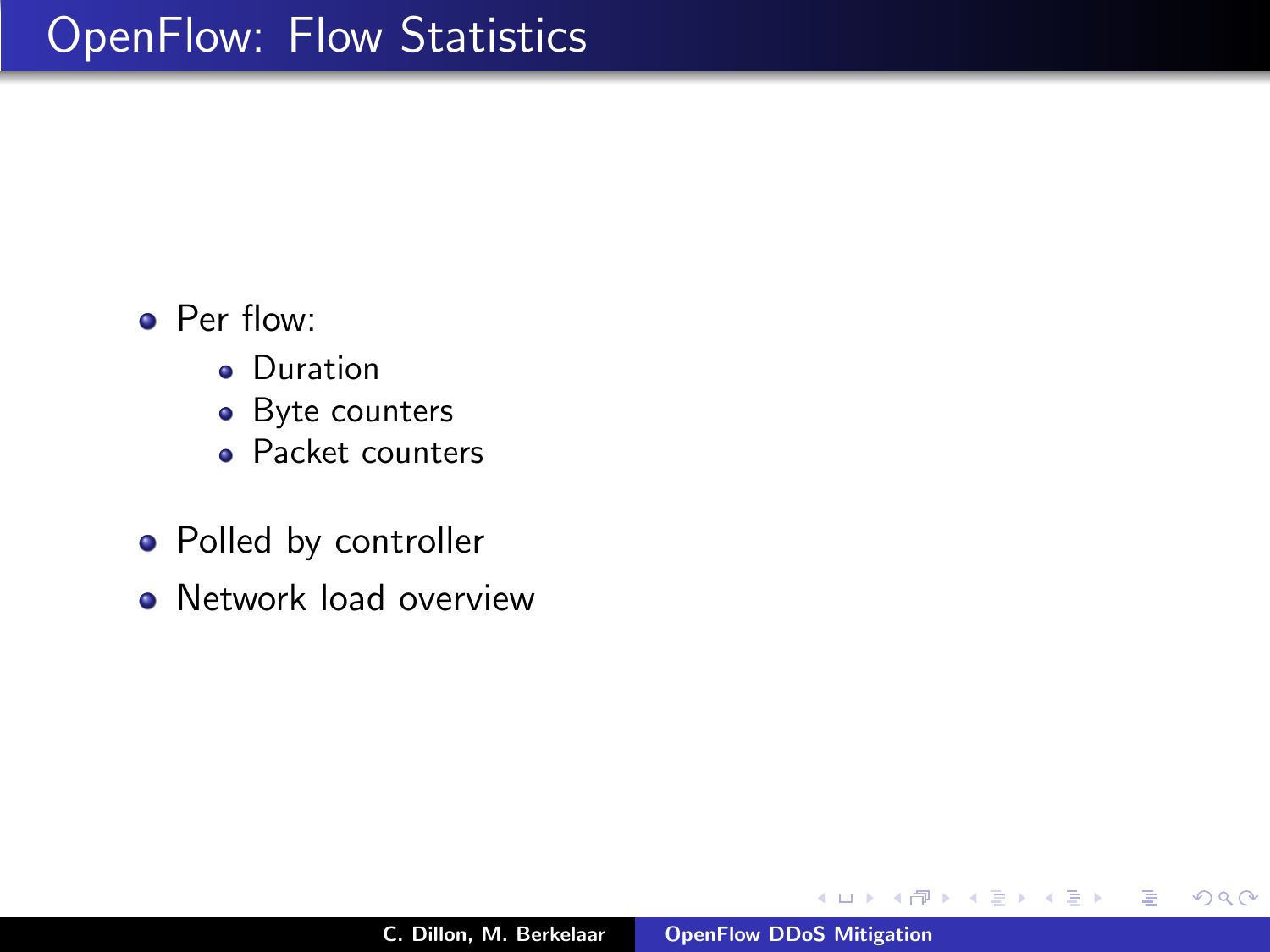# OpenFlow: Traffic Sampling

Packet-in channel

- Samples to controller
- Strip payload
- **•** Encapsulation by switch
- TCP stream
- **•** Mirroring
	- Multiple output ports for a flow
	- To any IDS on the network

 $+$ 

A

∢ 重.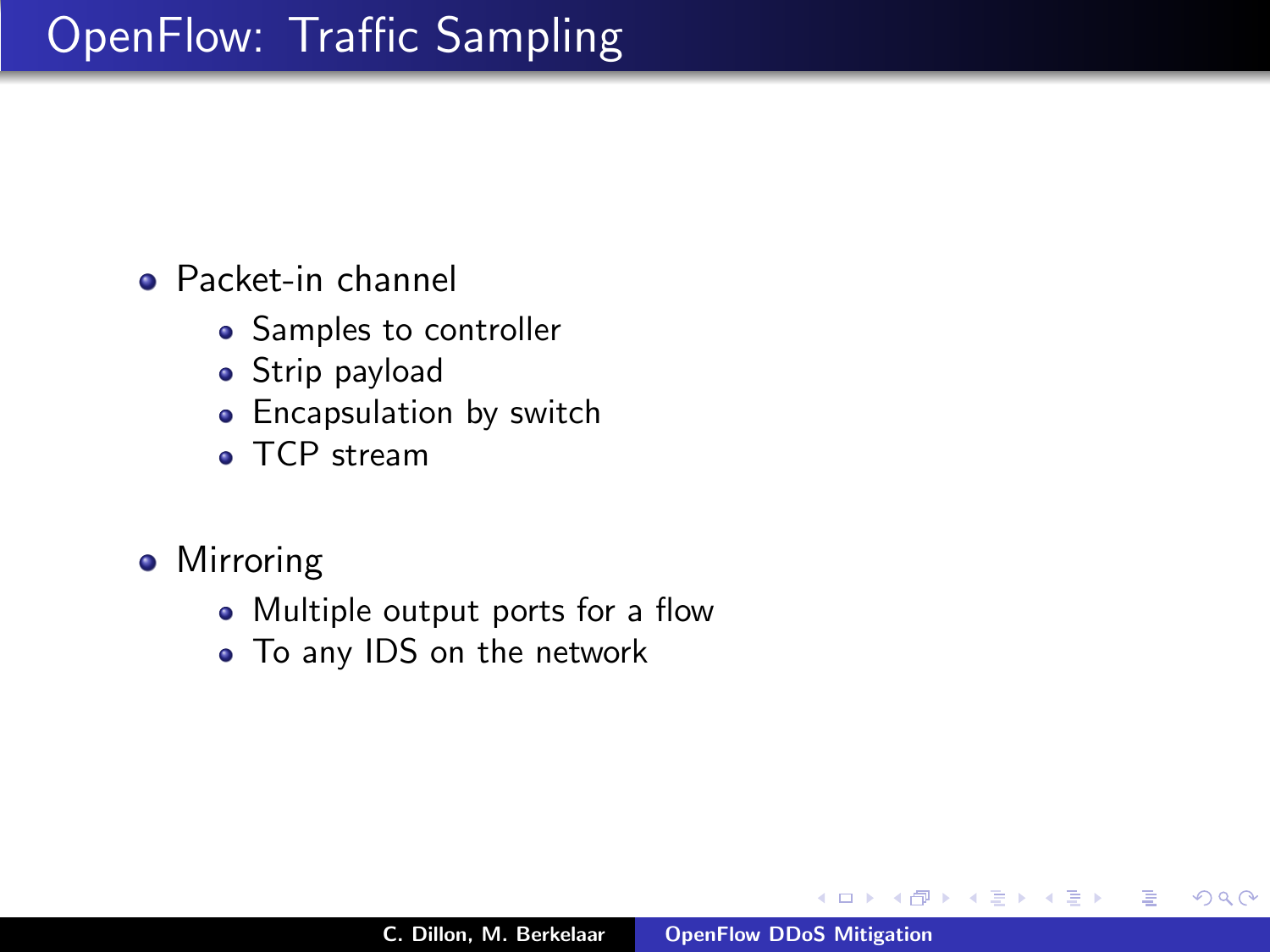- Flexibility in dropping traffic:
	- Source based *blocking*
	- Destination based filtering
		- Only block TCP/UDP destination port
- Limited by capacity of TCAM table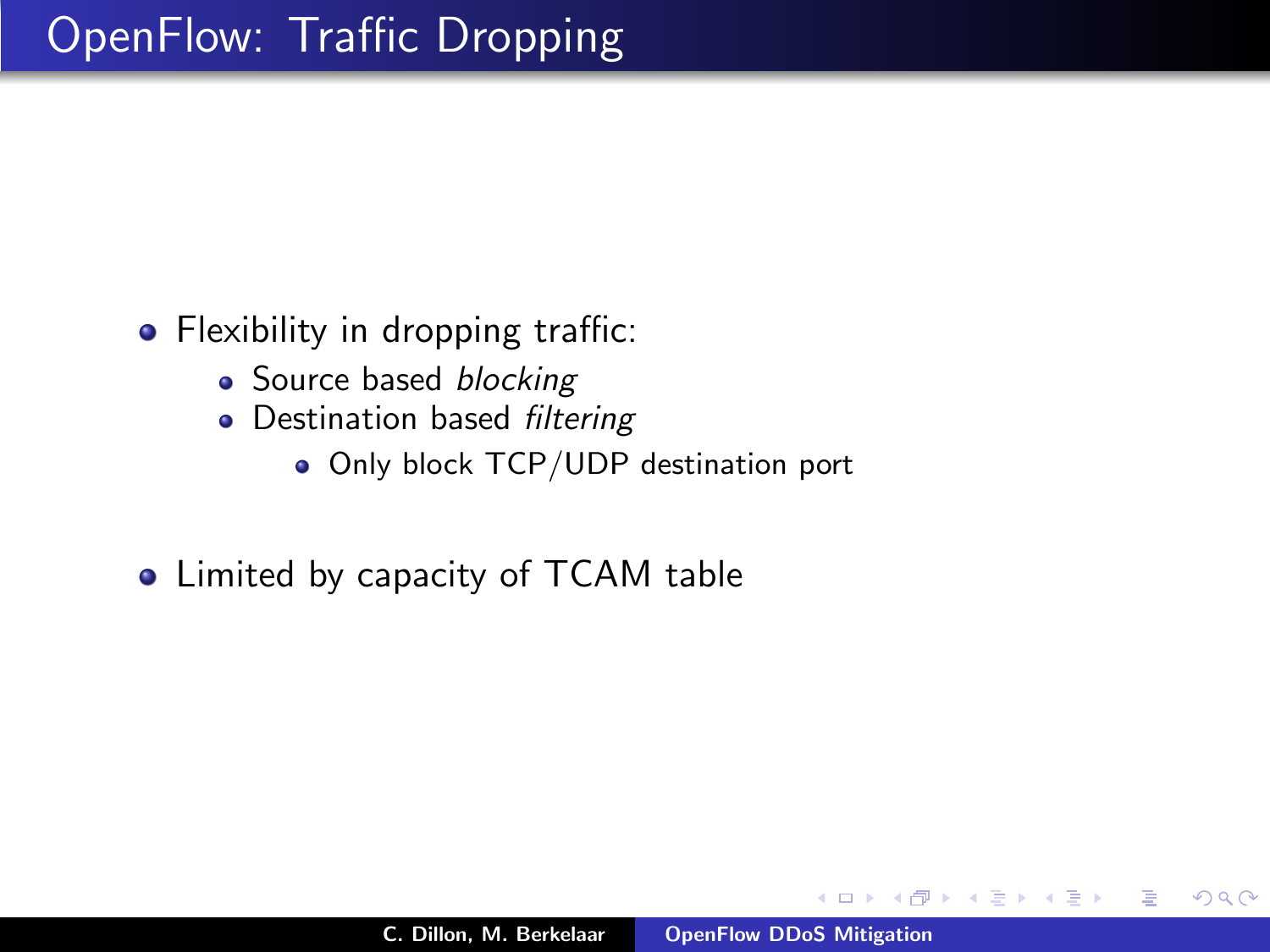#### Proposed Solution

**1** Initial detection

- Monitoring flow statistics
- Detect traffic spikes
- **2** Identification of attackers
	- Traffic sampling
	- Packet symmetry
	- Block outgoing traffic
- **3** Blocking the attack
	- Drop traffic from malicious sources

つくい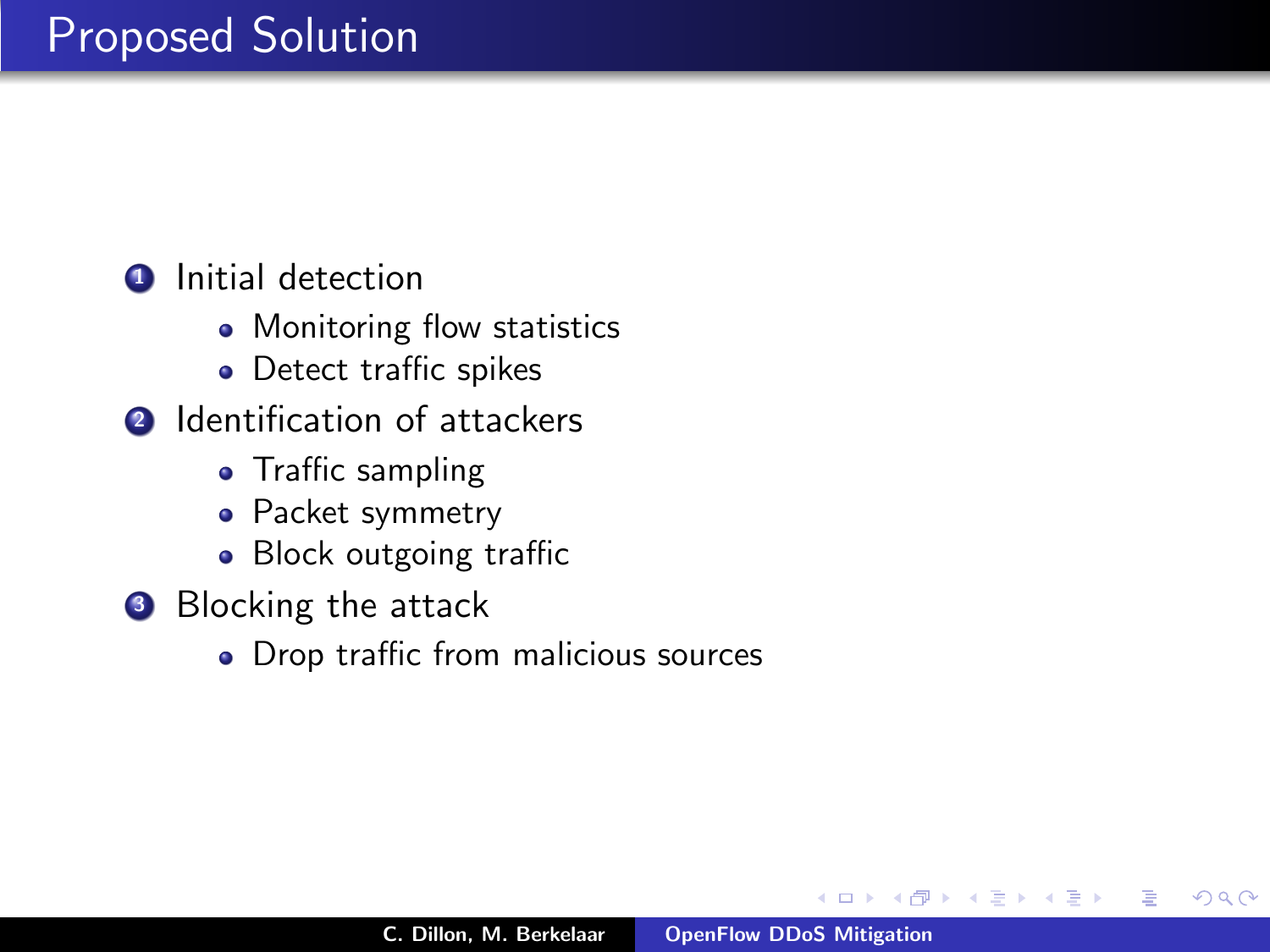## Proposed Solution: Initial Detection

- Detection of traffic spikes in flow statistics
	- Detection based on the standard deviation
	- Lightweight
	- Initial detection: Used to trigger further detection mechanisms

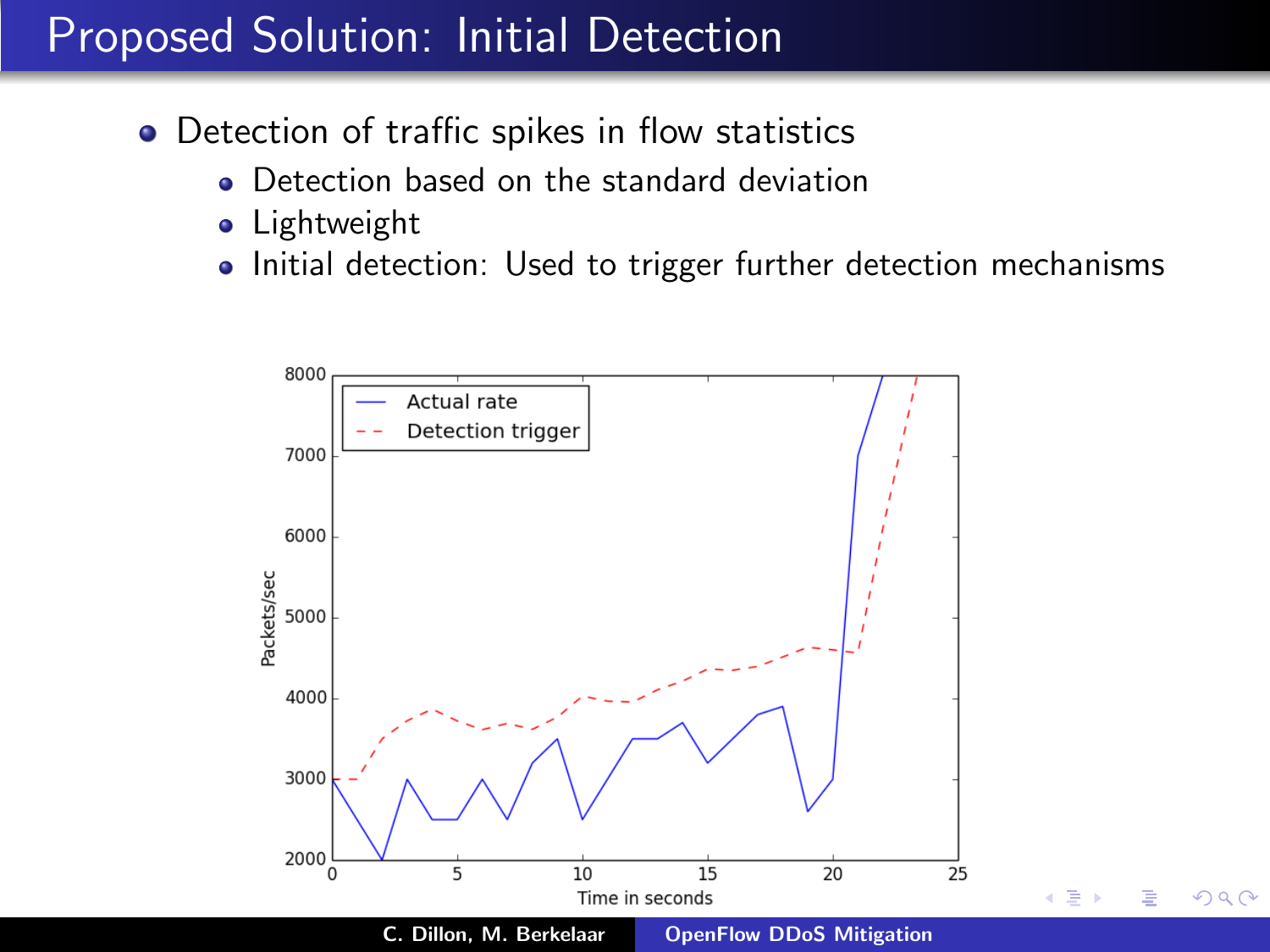- Mirror traffic from and to DDoS target
- Distinguish attackers with packet count symmetry analysis Legitimate traffic shows typical ratios between 1:1 and 8:1.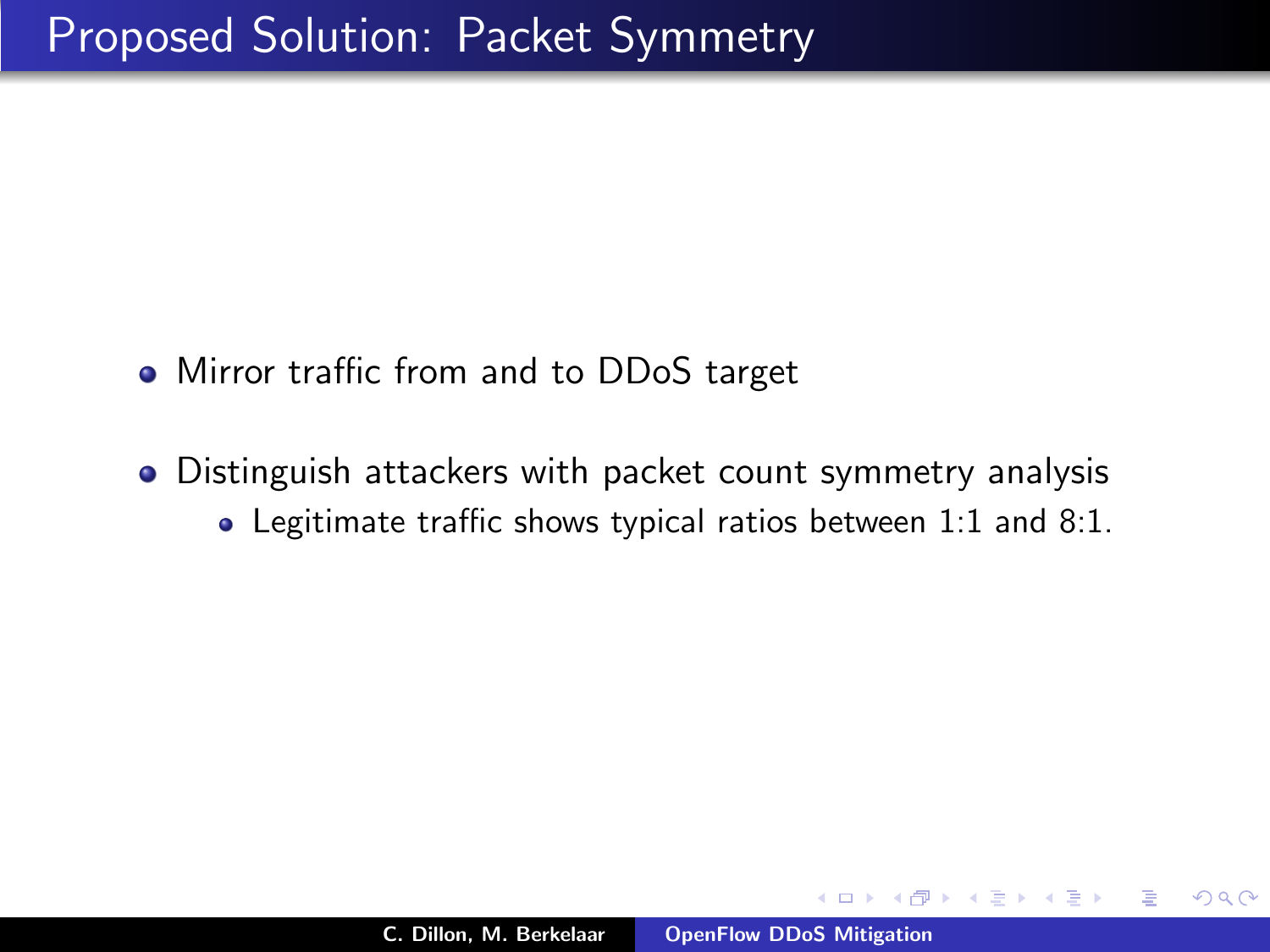- A short interruption of the outgoing flow could distinguish bad sources.
	- TCP retransmit interval should increases
	- Typical request-response protocols may show equal behaviour
- Expecting a declining rate of packets
- OpenFlow can easily and rapidly modify flows that enable this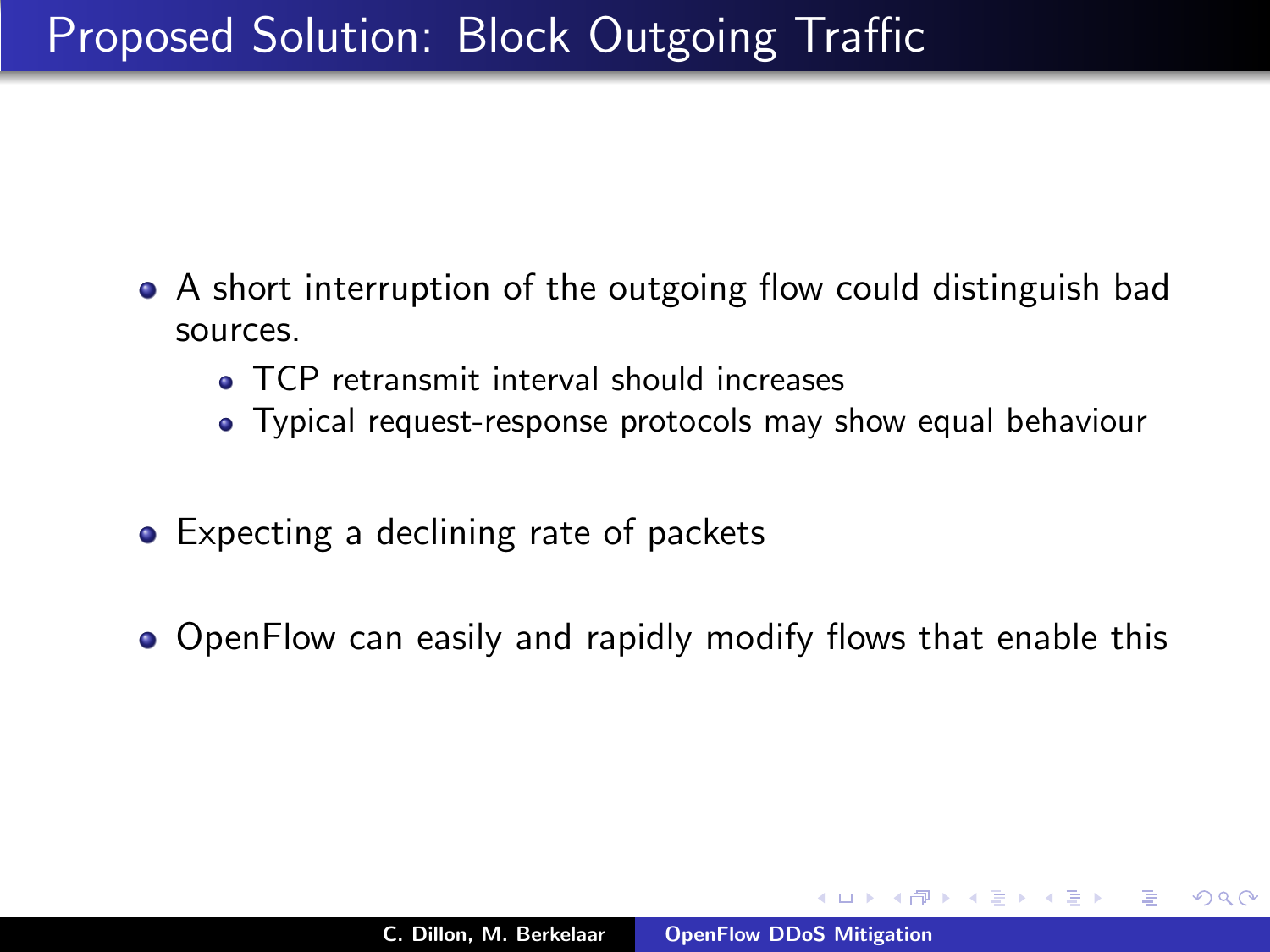## Proposed Solution: Block Outgoing Traffic

- **3** Sample
- $\bullet$  Block + sample
- **3** Analyse

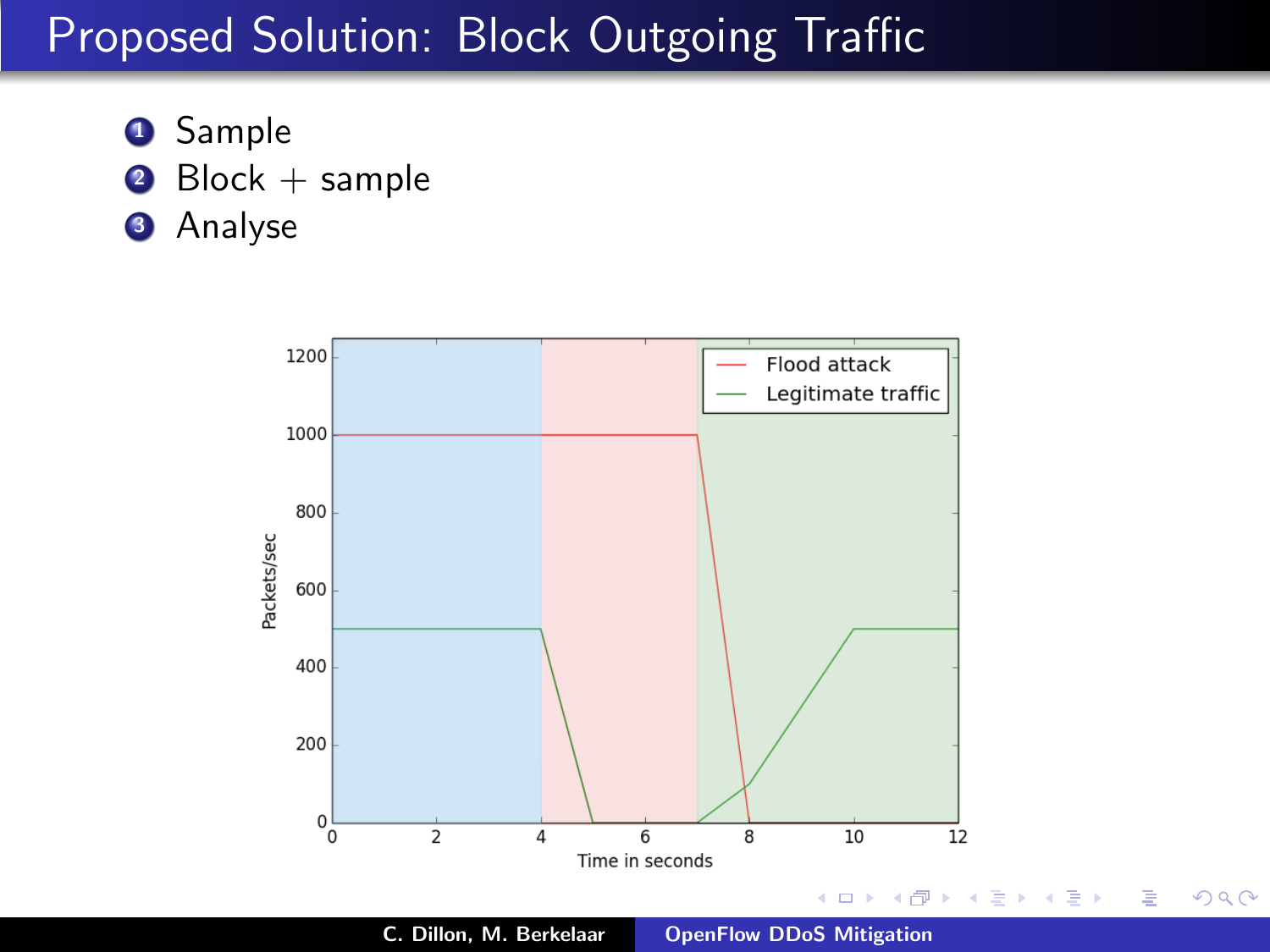## Proposed Solution: Drop Malicious Traffic

- Explicit drop flows using OpenFlow
	- Source-based blocking explored
	- Idle drop flows expire automatically

 $2Q$ 

 $\leftarrow$   $\equiv$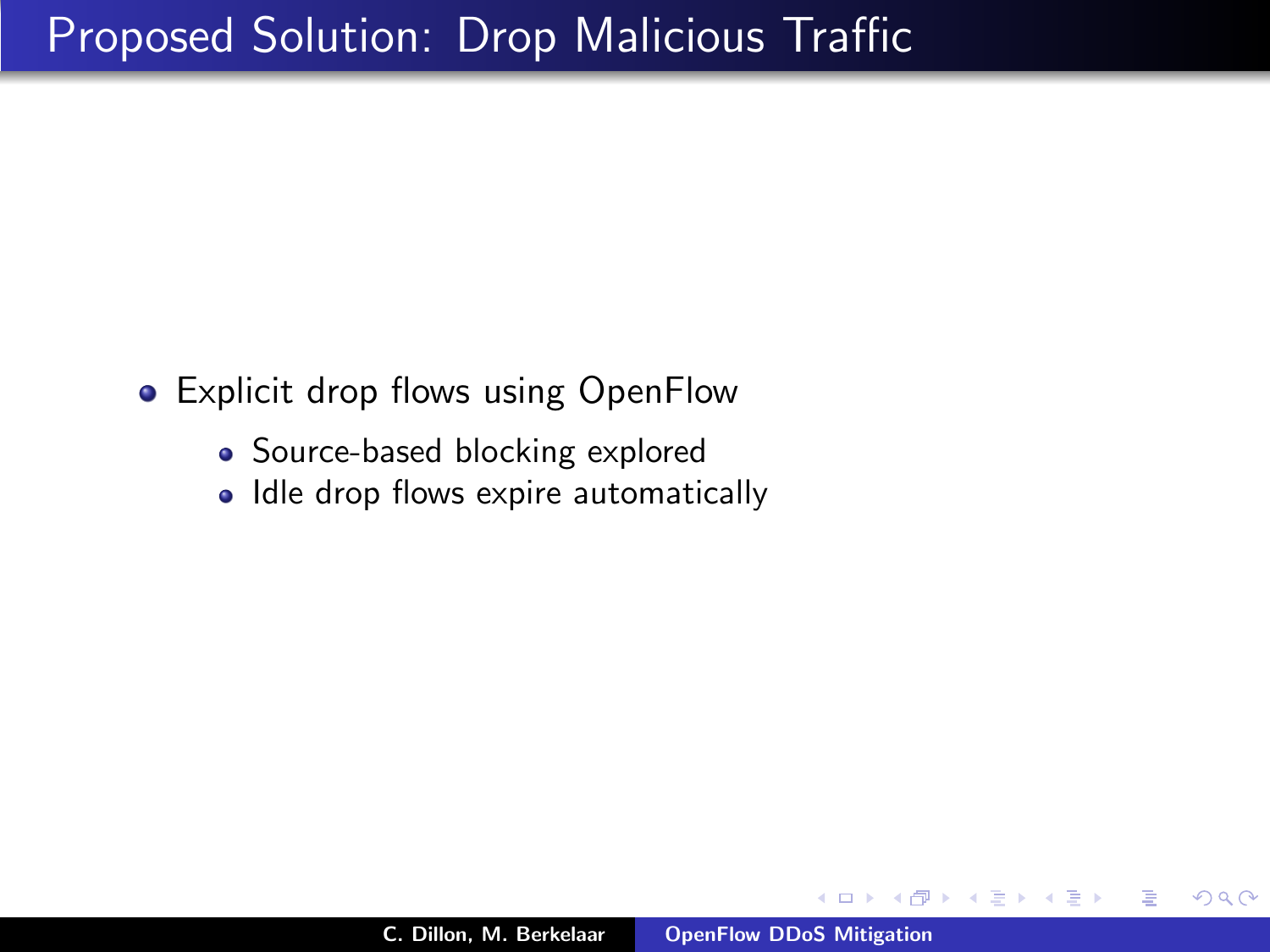# Proof of Concept: Experimentation setup

- Ryu SDN framework
	- Python based OpenFlow controller
	- **•** Detection mechanisms in the controller
- Software environment
	- KVM  $+$  OpenVswitch
- **Hardware environment** 
	- Arista 7050 OpenFlow switch
	- 10Gbit simulations
	- Not as flexible as OpenVswitch
- **•** Traffic simulation
	- Victim and Attacker machines
	- Legitimate  $+$  DDoS traffic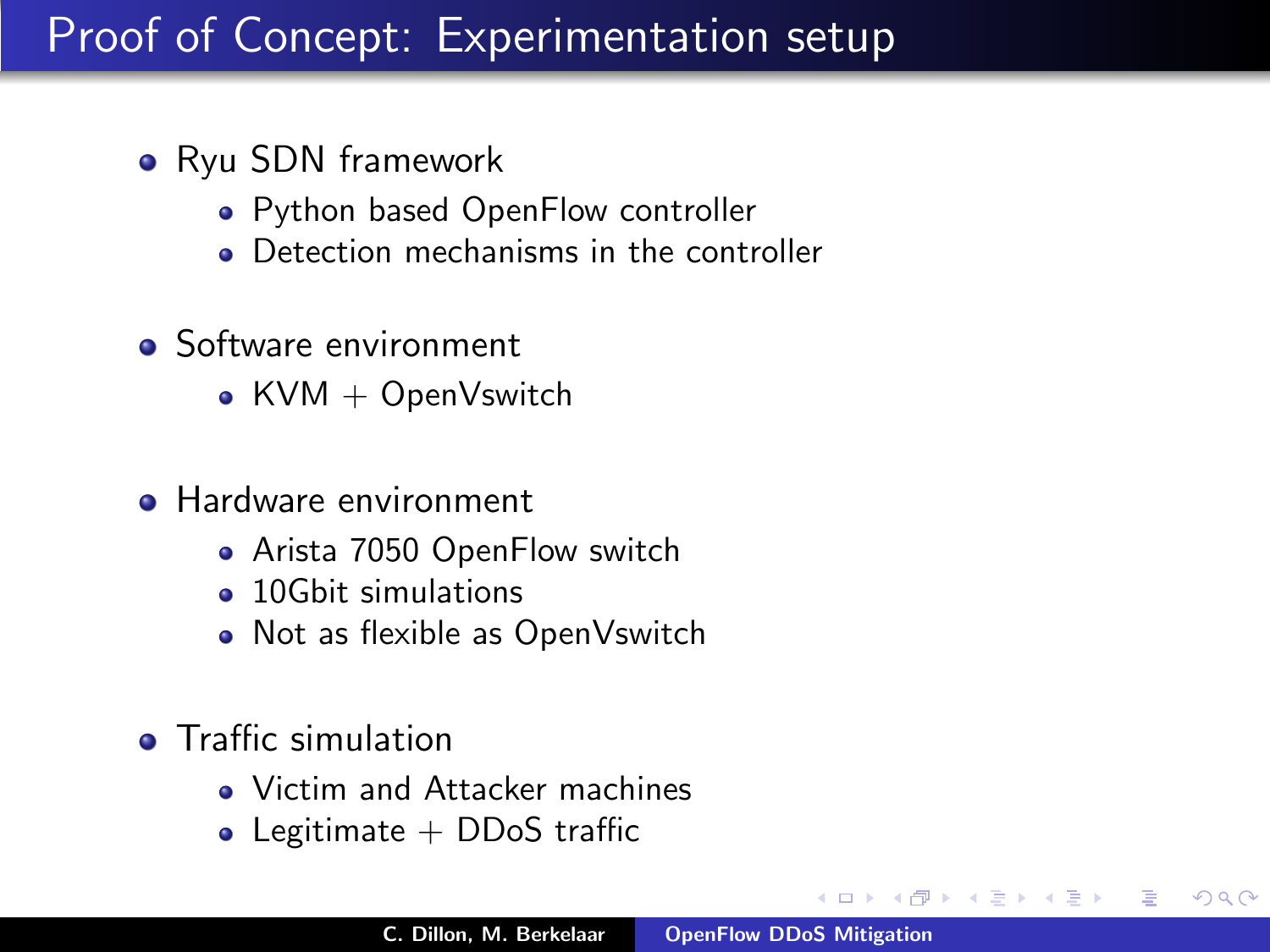#### Proof of Concept: Packet Symmetry

Hping3 flood stalls the Curl



 $4.171 +$ 

×. A ŧ

重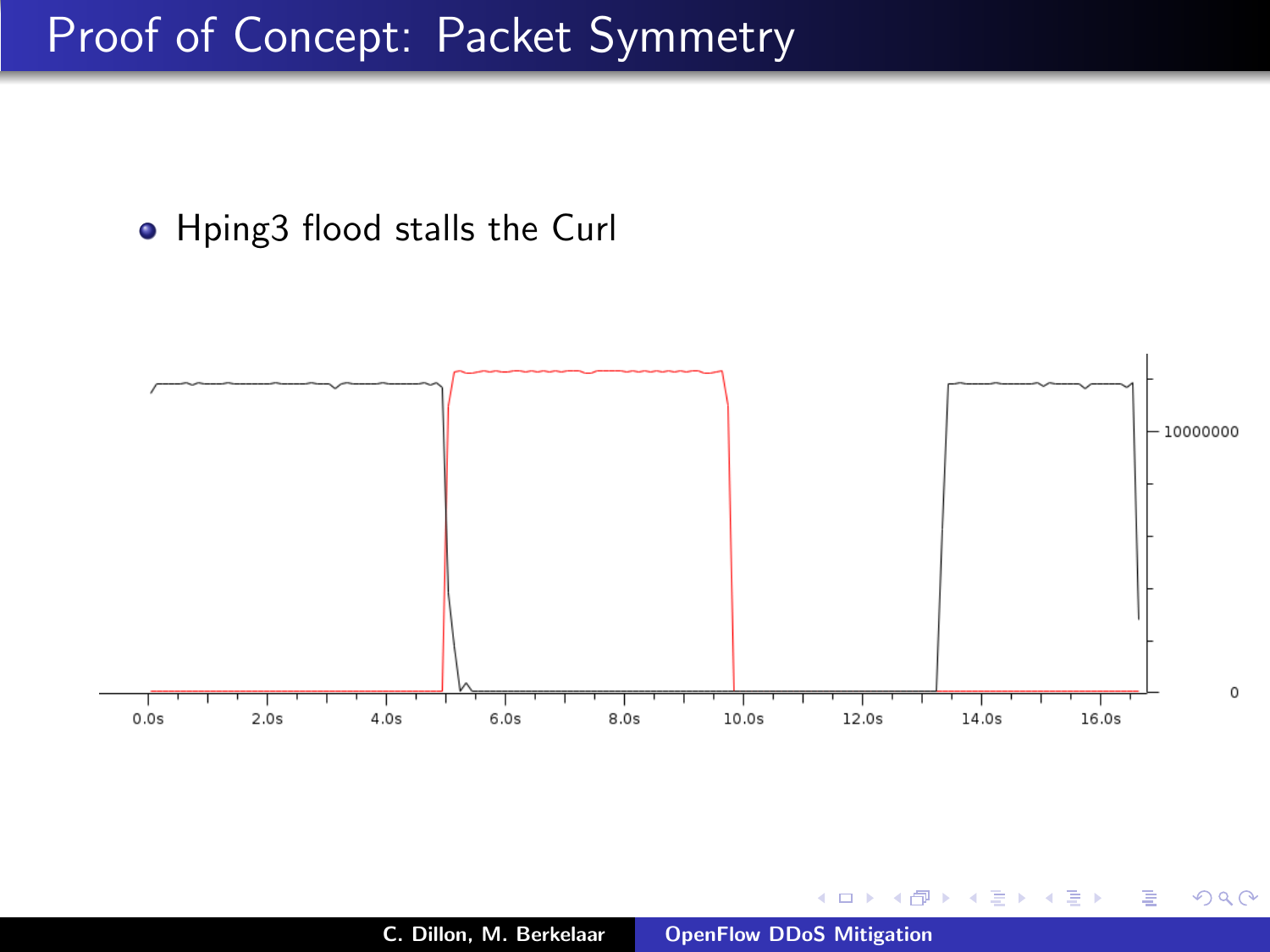# Proof of Concept: Block Outgoing Traffic

- Timing issues with hardware.
- Flood never stopped. Curl retransmitted at a declining rate.



C. Dillon, M. Berkelaar [OpenFlow DDoS Mitigation](#page-0-0)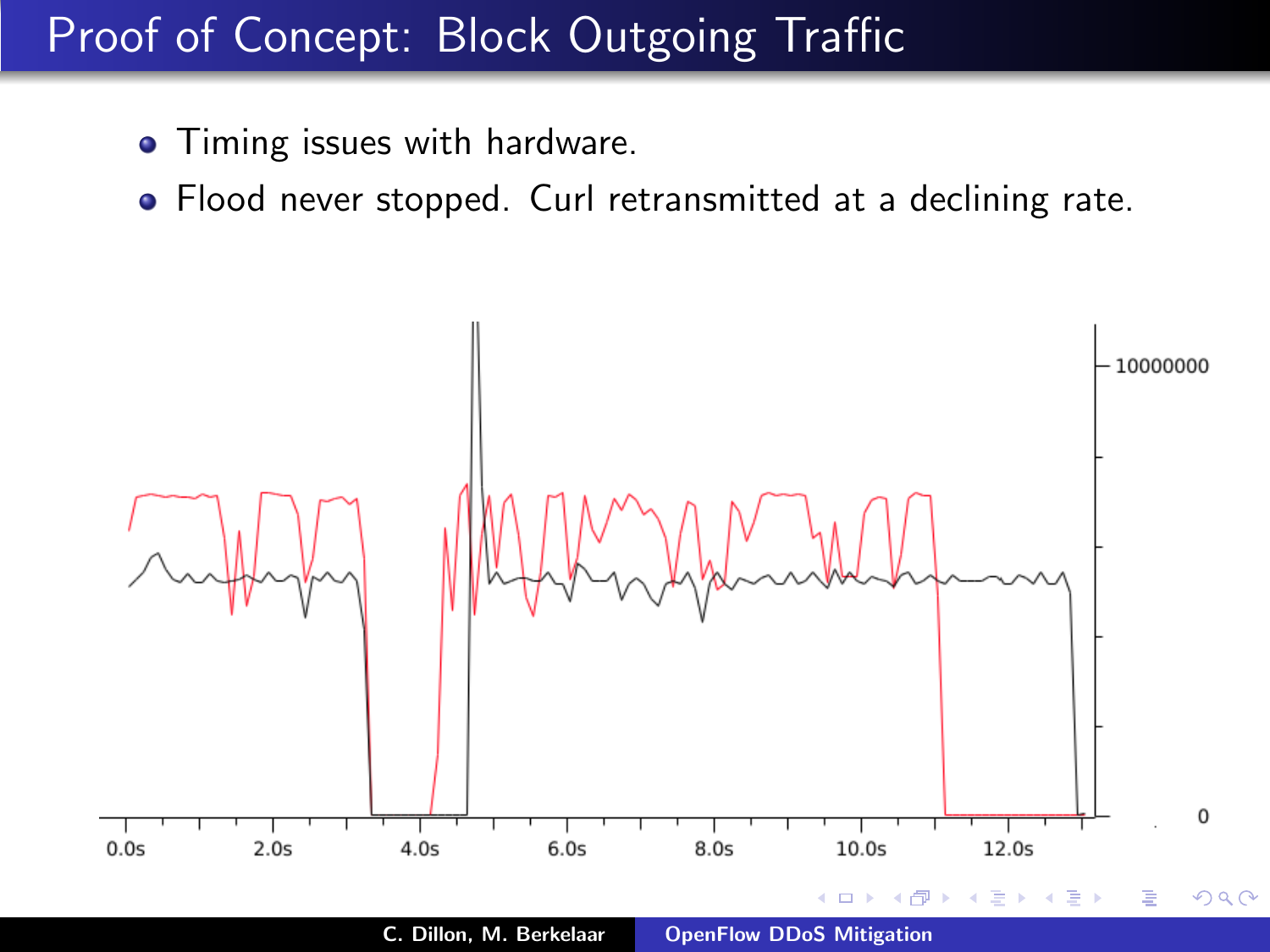- Using the OpenFlow infrastructure to mitigate high volume attacks shows potential.
- Hardware currently shows limitations:
	- TCAM table size
	- Timing of OpenFlow operations in our experiment caused issues